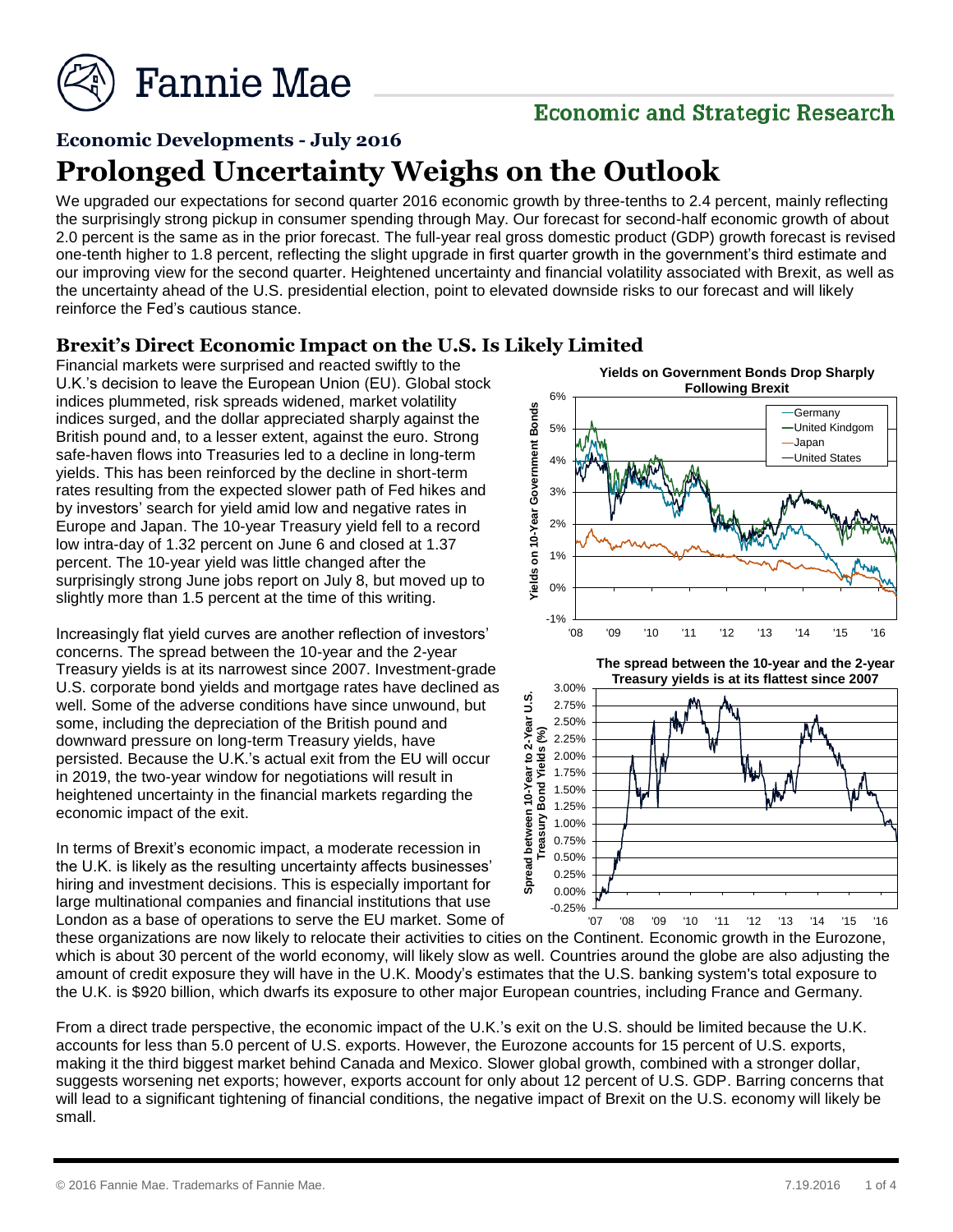

One of the downside risks of Brexit is the potential instability in the Chinese Yuan. The currency depreciated 1.5 percent during the last week of June and the first week of July to the lowest level since November 2010. So far, China's financial markets have responded reasonably well compared to the stock market turmoil of last August, but there is evidence that capital flight has accelerated. The biggest risk of Brexit may be that other countries might be emboldened to leave the EU as well. It is also possible that Scotland will push for a referendum in 2019 before the U.K. formally leaves the EU and vote to leave the U.K. Other risks include tensions in the Italian and German financial sectors, which have come under more pressure since Brexit. Estimates of loan delinquencies in the Italian banking sector run to 17 percent. At least one German bank is at risk. EU troubled bank treatment rules will get a test.



Overall, increased political and economic uncertainty could weigh further on business spending and hiring plans, which already faced considerable headwinds from shrinking profitability, low productivity, and rising labor costs prior to the referendum.

#### **Fed Keeps Target Rate Low for Longer**

Prior to the U.K. referendum, concerns regarding the marked slowdown in job growth and the outcome of the Brexit vote contributed to the Fed's decision to remain on hold in June. Post-referendum, global headwinds from increased financialmarket volatility and heightened uncertainty have reinforced the case for a cautious approach in the removal of monetary policy accommodation, which has been reflected by more dovish recent Fed communication. Prior to the Brexit vote, our expectation had been that the Fed would raise interest rates once this year, with the timing likely in September. However, in the aftermath of the vote, the risks are skewed toward an even slower rate hiking cycle. We now believe that the next rate hike will likely be in June 2017. The fed funds futures market is not fully pricing in an increase until the end of 2018.

Major central banks, including the European Central Bank and those in Japan, the U.K., New Zealand, Australia, China, and India, are in easing mode. Many other central banks abroad will likely engage in additional quantitative easing and monetary stimulus. About 13 trillion U.S. dollars equivalent of global debts now have negative rates, and this total will likely grow substantially during the second half of the year. Near-term monetary tightening in the U.S. would lead to increased divergence between the Fed and central banks in other advanced economies, which would strengthen the dollar again after its downtrend earlier in the year. This Fed is unlikely to want to increase the force of that headwind.

#### **Consumers Save the Day**

Consumer spending rose a solid 0.3 percent in May following an upward revision for April, which now shows a 0.8 percent increase, the strongest monthly gain since August 2009. The saving rate fell 0.7 percentage points during March and April to 5.3 percent in May. While the rate is well below its long-term average of over 8.0 percent (the average rate between 1960 and the mid-1980s was more than 11 percent), it is still above its 2013 to 2015 average of 4.9 percent, providing some cushion for future spending.

The headline and core personal consumption expenditures (PCE) deflators, the Fed's favored measures of inflation, showed muted price pressures in May, supporting the Fed's gradual approach amid increased downside risks. The core PCE, which excludes food and energy, was up 1.6 percent on a year-ago basis, the same as the prior month's gain.



Spending may have cooled in June, however, as auto sales dropped 4.5 percent, putting second quarter sales below the first quarter's pace. Even with the drop in auto sales, real consumer spending growth likely accelerated to 4.2 percent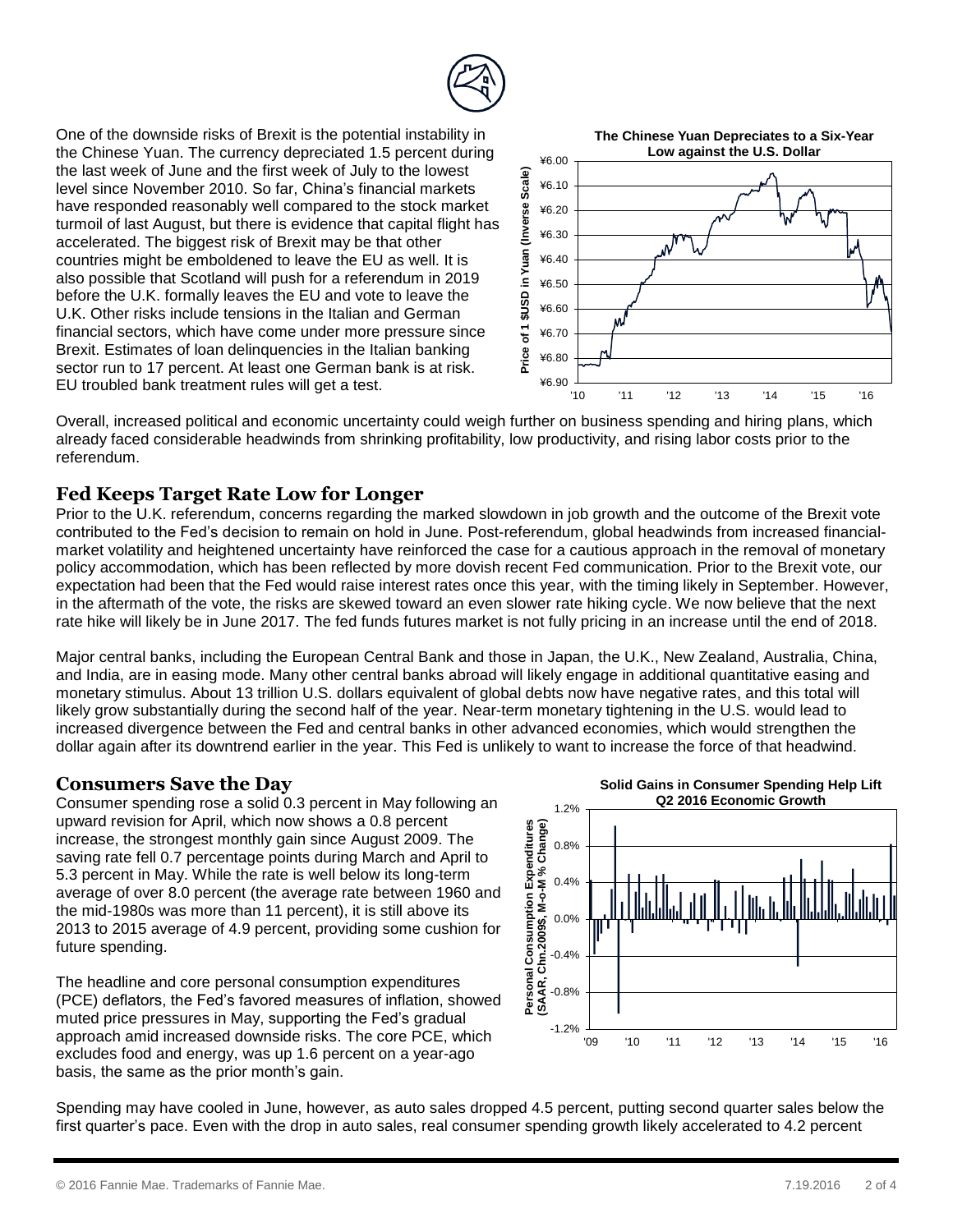

from the lackluster 1.5 percent annualized in the first quarter. This would be only the fourth time during this expansion that real spending growth has exceeded 4.0 percent. We expect real consumer spending growth to moderate to about 2.3 percent in the second half of the year, with labor market conditions key to the forecast.

400

### **Strong Rebound in Payrolls Isn't a Game Changer**

The sharp rebound in nonfarm payroll employment, which rose 287,000 in June, helped to allay recession worries but has not changed the outlook. The large gain came on the heels of a downward revision to May payrolls to a gain of just 11,000. While the hiring trend picked up in June, with the three-month moving average rising to 147,000 from 114,000 in May, it has slowed substantially from 240,000 at the start of the year. The household survey showed the unemployment rate rose twotenths to 4.9 percent, as a large increase in the labor force outpaced a small increase in household employment.

For the second quarter, it appears that consumer and government spending contributed to GDP while net exports was neutral. Business investment, inventory investment, and housing should be a drag, with the latter likely to be a payback from a very strong performance in the first quarter. The last time residential investment subtracted from GDP was in the first quarter of 2014. For all of 2016, consumer spending is expected to drive growth, with some support from government spending and residential investment. Nonresidential investment, inventory investment, and net exports will drag on growth.

### **Housing Roundup**

Brexit should be a positive for the housing and mortgage market in the near term because it has helped bring down U.S. long-term interest rates. Home sales through May point to continued modest housing expansion. New home sales pulled

back 6.0 percent from April, but the drop was a payback from a double-digit surge in the prior month, with the end result being that May sales remained elevated at the second-best level of the expansion. Existing home sales rose 1.8 percent from April to the highest level in more than nine years. The number of homes for sale fell 5.7 percent from a year ago, marking the largest year-over-year drop since last October.





**Job Creation Jumps in June, but Hiring Trend Remains Tepid**



© 2016 Fannie Mae. Trademarks of Fannie Mae. 7.19.2016 3 of 4